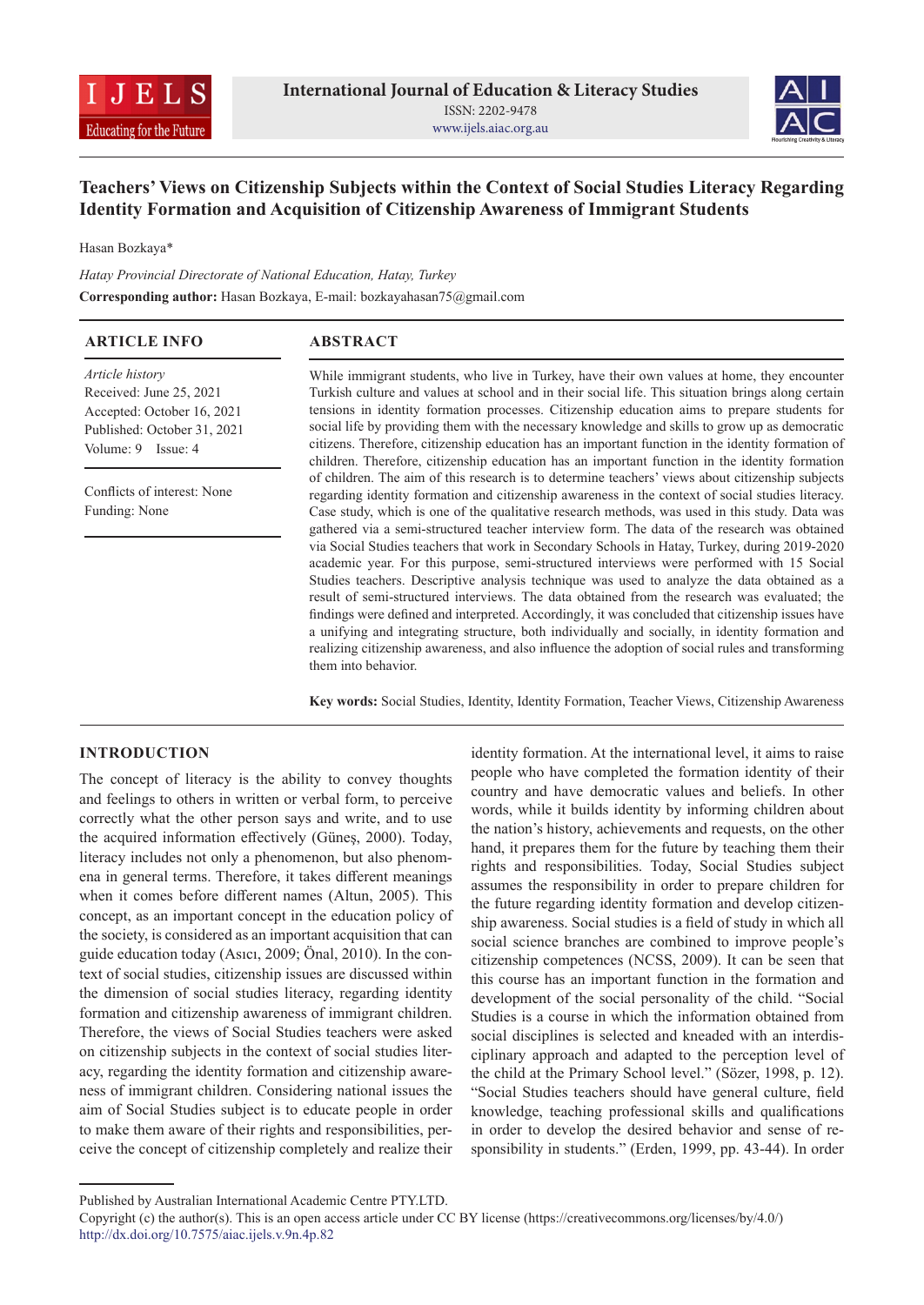to develop citizenship awareness, citizenship education is given at every grade level in many countries within the scope of Social Studies subject. For the development of citizenship awareness, subjects related to citizenship were gradually interspersed in the learning areas of Social Studies subject (Quigley, 2000). For the development of citizenship awareness, it is important that studies start at an early age, continue throughout school life, and take place in a scheduled program. Because, when Primary School students do not completely acquire basic citizenship, knowledge and skill values, further education steps are not enough for them to be trained as effective citizens (NCSS, 2009). Social Studies is a Primary education subject shaped in line with the principle of collective teaching for the identity formation of people (Ministry of National Education, 2005).

"Identity is the process of interpreting one's own belonging and acceptability in the world, relations with other people, and own existence within the framework of these relations." (Jenkins, 2008, p. 28). "It is a structure that determines political, religious, family, professional and social connections." (Köseoğlu, 1995, p. 43). "Identity is individual's self-identification and positioning. It is indicating which world of values the individual belongs to." (Kayan, 2007, p. 9). From past to present, it is seen that people are in constant change and socialization for the development of individual, social or cultural identity. Therefore, identity formation takes place and continues constantly by renewing itself. What people have learned in the past is traditionally accepted as the transfer of knowledge towards citizenship and identity formation. The past information of the society in which people live and some features that are loaded on this information are transferred to the person, and in this way the formation or development of an identity is supported (Demircioğlu, 2007). Identity is a dynamic phenomenon that is constantly built in every period of life. However, as formation continues, especially youth period, when consciousness is much more active and socialization process accelerates, has a significant influence. Not only can people develop their identity in their life, they can also re-create or change their identity as a result of an important event that they may experience in the following years (Kaya, 2007). Immigration, which is a social phenomenon based on social change and means that people leave the usual and past behind for new beginnings, leads to new identity formations and citizenship awareness, which is multidimensional transformation (Yalçın, 2004). Immigrant means a person who leaves his or her place, location, friends, relatives, even water and land in order to improve his or her own life, and decides to fight for a better life. They not only move within the country; but also move in the world by crossing borders." (Erdogan, 2011). People leave the land where they were born and grew up and migrate to other places in pursuit of a better future (Chambers, 2014; Kümbetoğlu, 2003). An immigrant is a person who settles in another country to continue his or her life (Castles and Miller, 2008; Erdoğan, 2015; Faist, 2003). Immigrants not only change their place physically, but also cause the cultures to move from one place to another (Baran, 2011). In other words, they take their own lifestyles,

values, ideas, identities and cultures with them and reflect them to their new environment. They form a cultural bridge between where they came from and where they settled. Therefore, their previous experiences will be effective in shaping their new life (Faist, 2003; Goldring, 1996; Ilgın & Hacıhasanoğlu, 2006; Şimşek, 2014). Immigrants differ culturally and build new identities as their past and new experiences meet and interact. Because "living elsewhere is always finding yourself in a conversation where different identities are recognized, exchanged and mixed, but not destroyed." (Chambers, 2014, p. 36). Immigration, which causes social changes and transformations by affecting every aspect of social structure, causes the society that accepts immigration to interact with immigrants of different religions, languages and ethnicities and creates different identities and sense of belonging (Özbek, 2004; Tekin, 2012).

#### **PURPOSE OF THE RESEARCH**

The purpose of this research is to determine the views of teachers on citizenship subjects in the context of social studies literacy, regarding identity formation and citizenship awareness of immigrant students. Besides many branches of social sciences that have influence on the development of this process, it is seen that the Social Studies subject, which is one of the sub-branches of social sciences, is also effective in all areas of life. Immigration has led to the emergence of different cultures, understandings of citizenship and identity. The integration process of immigrants into society can be achieved by adopting the environment they live in, regulating their relations with each other and living together by adopting a settled order. As a result of the coexistence of socialized people, the purpose of identity formation and creating citizenship awareness brought education to the fore. By means of a good education, developing identity formation and citizenship level and creating sense of belonging, protecting the values that people have, and increasing their knowledge, skills and abilities can be provided in the light of what they learned by learning their past. Education is the foundation of being a good citizen as well as establishing a sense of identity. Although this process primarily starts in the family, Primary and Secondary School education have great responsibilities. As a matter of fact, in Primary School education Social Studies subject has a very rich structure with its content and subject variety. In Turkey, Primary School education Social Studies curriculum was reconsidered in line with the constructivist approach in 2018 and textbooks were renewed (MEB, 2018). The aim of the new program is to educate the students as citizens who adopt, protect and develop the national, moral, humanitarian, spiritual and cultural values of the Turkish nation and who love their family, homeland and nation and always try to glorify them and also who know their duties and responsibilities towards the Republic of Turkey and act accordingly. Via this research, it was aimed to reveal the influence of citizenship subjects in social studies on the identity formation and citizenship awareness development of immigrant students in line with the views of Social Studies teachers. In addition, teacher practices in teaching citizenship subjects are also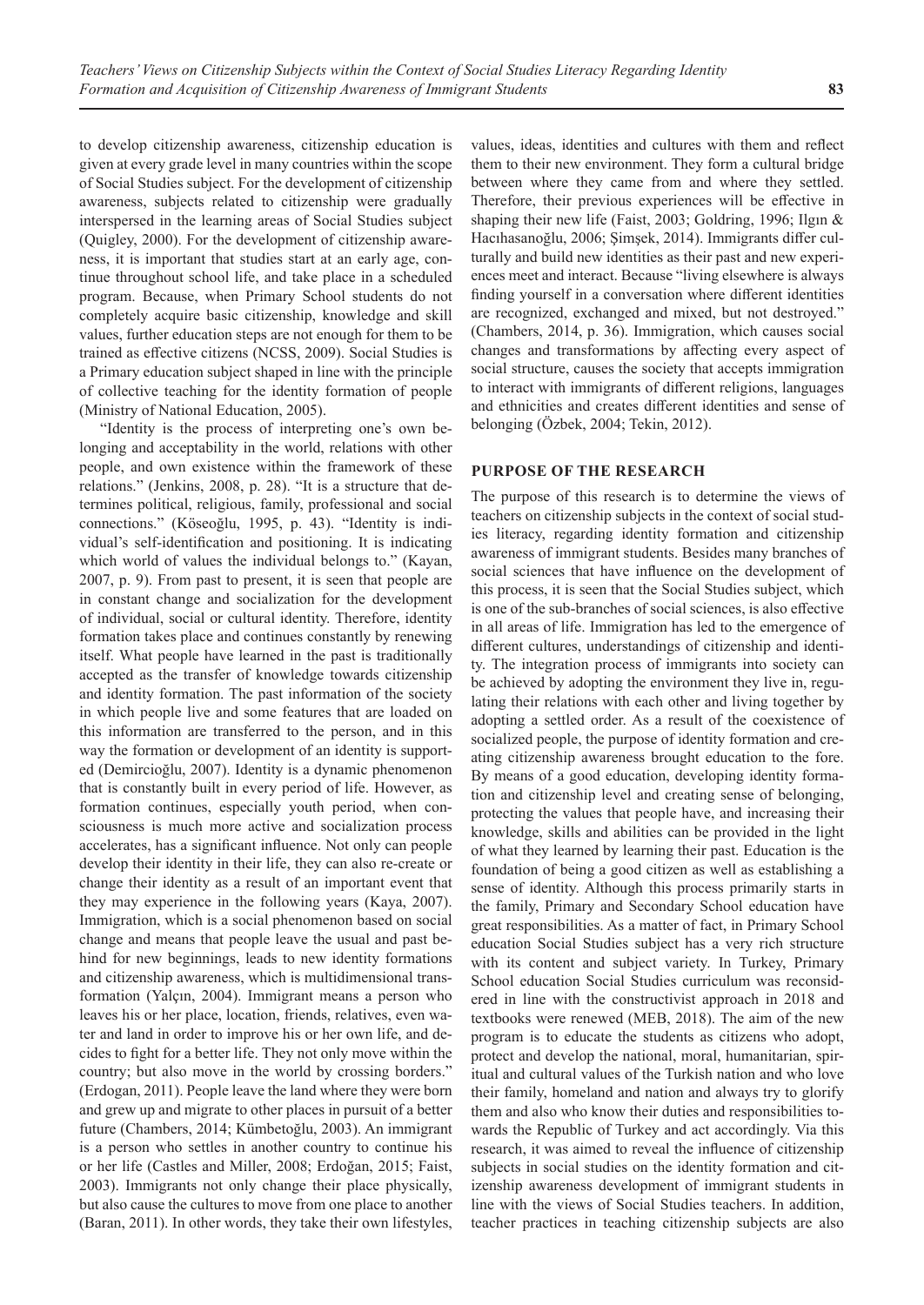included regarding the development of identity formation and citizenship awareness. Thus, it was aimed to enable immigrant students to comprehend the acquisitions in social life and to transform these acquisitions into attitudes and behaviors, and to determine their educational needs. For this purpose, the research question was determined as "What are the views of teachers on identity formation and citizenship awareness in the context of social studies literacy?

The study also aims to explore the following questions below:

- 1. How is the Immigrant Students' State regarding Identity Formation and Citizenship Awareness?
- 2. What is the Relationship between Teaching Citizenship Subjects and Identity Formation and Citizenship Awareness?
- 3. How do you evaluate the acquisitions of immigrant students regarding identity formation and citizenship awareness while studying citizenship subjects?
- 4. What are the characteristics of a person whose identity formation has been completed and who has acquired citizenship awareness?

#### **IMPORTANCE OF RESEARCH**

Each stage of education has a complementary function for each other in the development of people's self-consciousness, in the establishment of their citizenship awareness, and in training future generations in a responsible and conscious manner. In addition to the internalization of socialization and acculturation that takes place at every stage of life, education aims to instill the awareness of identity and citizenship and to educate students as citizens sensitive to the problems of the age. Although citizenship education is at every stage of education, citizenship awareness is considered as a reflection or functioning of life. With the awareness of citizenship, students comprehend their future responsibilities and roles as well as being a good citizen in general (Kerr, 1999). In the international literature and education programs, the development of citizenship awareness is expressed as the education given in order to respect the human rights of the students and to act with the awareness of protecting and benefiting these rights, when considered within the scope of formal education (Tezgel, 2008). Education must undertake the creation of a new social order that will realize the core values of culture and which is in harmony with the social and economic forces underlying the contemporary world at the same time. In other words, society must be created by the people themselves in a democratic framework with its main institutions and resources. Thus, an ideal society and an ideal democracy can be acquired (Arslan, 1999). While people shape their future, they act with the values of the past and acquire some behaviors and understandings. These behaviors and understandings determine the identity and citizenship awareness of the person. A person who has acquired the awareness of identity formation and citizenship does not remain indifferent to the events and problems around; on the contrary questions the problems and tries to evaluate the causes and consequences in the light of the past. People express themselves via the identities they have. From past to present, people have

been asked questions about identity information, constantly questioning who they are, where they come from and where they are going to (Kaya, 2007). Every person has acted in accordance with the identity structure of the society and lived in a certain sense of belonging. People who have this sense of belonging have contributed to the formation of citizenship awareness by living together. Increasing the awareness of citizenship has been considered as a need for every society and it has always been very important for a democratic society to raise talented, foresighted, conscious, patriotic people who can deal with the problems that arise in the developing world considering time and place. It is thought that this research, which was conducted in the context of social studies literacy, will make an important contribution to the field in terms of identity formation and citizenship awareness of immigrant students.

### **METHOD**

In the context of social studies literacy, case study design, which is one of the qualitative research methods, was used in order to determine the views of teachers on citizenship subjects regarding identity formation and citizenship awareness of immigrant students. Qualitative research methods are preferred research methods in terms of benefiting from the experiences of the people who participate in the research and understanding their feelings and thoughts (Ekiz, 2003). On the other hand case study design is one of the qualitative research designs that aim to deal with a single person, a school, a group, an environment or a phenomenon, in short, the situation to be studied in real life (Yıldırım & Şimşek, 2018). There is an in-depth analysis of the subject discussed in the case study. For this purpose, a semi-structured teacher interview form was used to collect the research data. The semi-structured interview form provides a more detailed examination of the researched subject together with the fixed alternative respond (Creswell, 2012).

#### **Population and Sample**

Population, which constitutes the framework of the research, is expressed in two ways; the target population and the accessible population (Neuman, 2014). The target population is almost impossible to reach and it is the ideal choice of the researcher. The accessible population is the realistic choice of the researcher and it is accessible. In the context of social studies literacy, maximum diversity sampling was used for determining the sample in order to determine the views of teachers on citizenship subjects regarding identity formation and citizenship awareness of immigrant students. The main purpose of maximum diversity sampling is to create a small sample and to reflect the diversity of individuals who may be a party to the problem studied in this sample at the maximum level. The aim is not to provide diversity in order to generalize; on the contrary, it is aimed to find out whether there are common or shared phenomena and differences among situations indicating diversity and to reveal different dimensions of the problem according to diversity (Yıldırım & Şimşek, 2018). Since school is an important variable in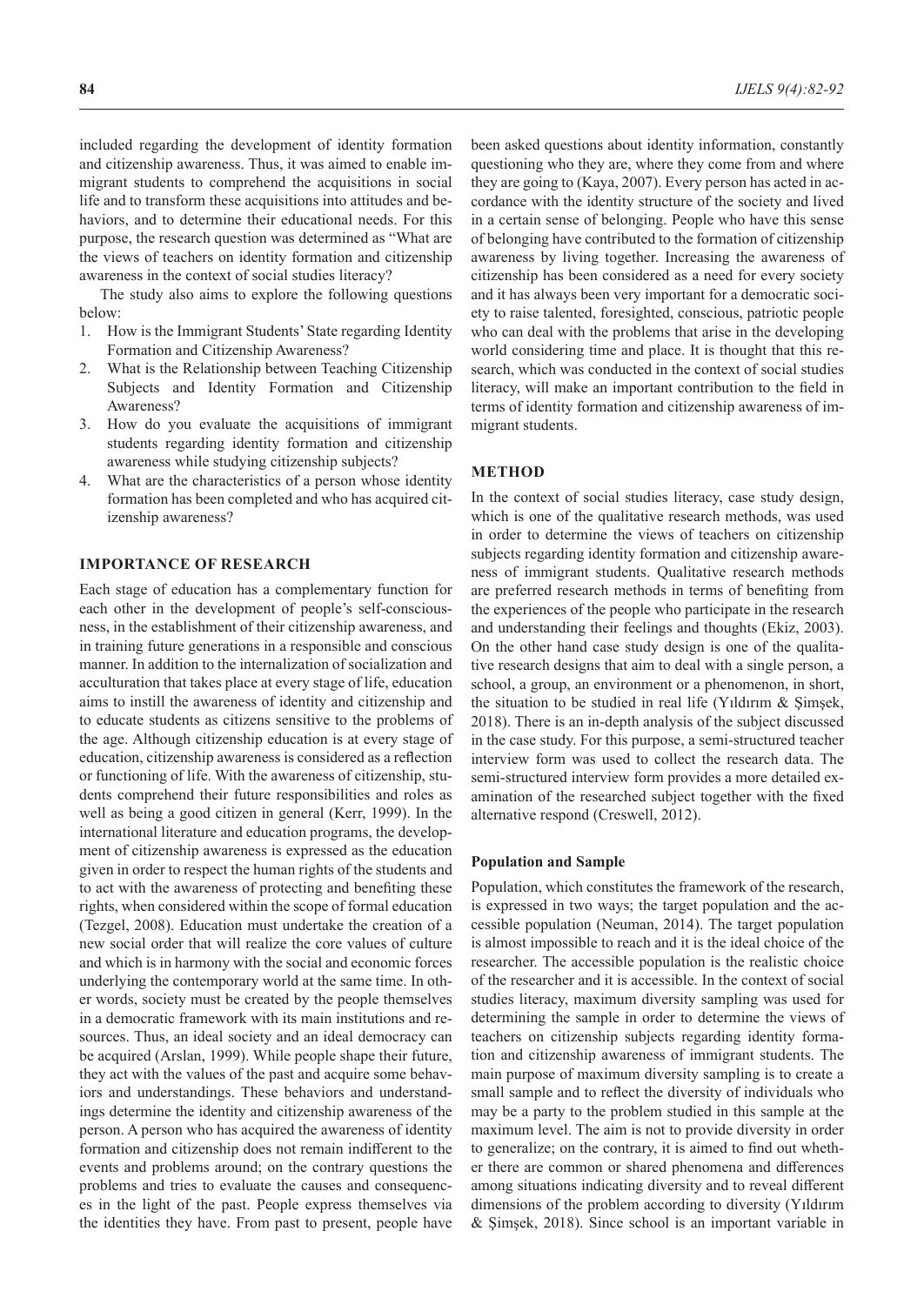the process of transferring citizenship subjects to students, socio-economic status of schools was taken into account in the evaluation of identity formation and citizenship awareness. Accordingly, the maximum diversity sampling was conducted considering the socio-economic structures of the schools. Secondary schools were determined considering their lower, middle and upper socio-economic status, and depending on the maximum diversity sampling 15 Social Studies teachers voluntarily agreed to be interviewed, and a small sample was formed.

#### **Gathering Data**

Qualitative studies usually collect three types of data; data about the environment, data about the process and data about perceptions (Yıldırım & Şimşek, 2018). In this research, it was preferred to gather "data on perceptions". Accordingly, interview technique was used with the teachers in the study group in order to determine their views on citizenship subjects in the Social Studies course on identity formation and citizenship awareness of immigrant students. Interview is a (investigation) technique which is used to gather data via verbal communication. In addition to being one of the data gathering tools in qualitative research, it is also one of the very powerful methods used to understand people (Karasar, 2018). In this technique, the researcher predetermines the questions to be addressed to the interviewer. However, the researcher can make changes during the interview with extra or sub-questions depending on the state of the interview. For example, the researcher might not ask questions that have already been answered, or might ask in-depth questions for detailed information. Semi-structured interview technique is one of the techniques frequently used in educational researches since it has both a certain level of standardization and flexibility (Patton, 2014). Maximum variation sampling was used to determine the sample. The main purpose of maximum variation sampling is to form a small sample and to reflect the variety of individuals at the maximum level, who may be a side to the case studied in this sample. The purpose is not to provide variety in order to generalize. On the contrary, the purpose is to try to find out whether there are common and shared facts or differences among situations that indicate variety and to reveal different dimensions of the case according to variety (Yıldırım & Şimşek, 2018). Since school is an important variable in the process of conveying citizenship subject to students, socio-economic status of schools was taken into account in the evaluation of identity formation and citizenship awareness. Accordingly, maximum variation sampling was conducted according to the socio-economic structures of schools. The list of Secondary Schools in the central districts was obtained from Hatay Provincial Directorate of National Education, and these schools were determined according to their lower, middle and upper socio-economic status, and teachers who voluntarily agreed to be interviewed according to maximum variation sampling were accessed. Fifteen volunteer teachers participated in the research and a small sample was formed. Information about the teachers, who participated in the research, regarding gender, code name, graduation status, time

of professional service, and the grade they teach is indicated in Table 1.

33% of the teachers who participated in the pre-application of the research were female and 77% were male. Considering the distribution of teachers according to their professional service time, 20% of teachers had 1-4 years, 20% had 5-9 years, 20.1% had 10-14 years, 26.6% had 15- 19 years, and 13.3 of them had 20 years and more experience. Again, 60% of teachers graduated from the Faculty of Education and 40% of them graduated from the Faculty of Sciences and Letters. 80% of the teachers had undergraduate study and 20% of them had master's degree. In addition, 26.6% of the teachers taught  $5<sup>th</sup>$  and  $6<sup>th</sup>$  grades; 33.3% of them taught  $6<sup>th</sup>$  and  $7<sup>th</sup>$  grades, and 40% of them taught  $5<sup>th</sup>$ , 6<sup>th</sup> and 7<sup>th</sup> grades.

Interviews with Social Studies teachers were conducted in the local language, which is Turkish. In pre-interview briefing, the participants were told that they could quit the interview any time they want. In addition, the interviews were recorded with a voice recorder. Participants were asked to fill up a consent form in order to take permission for recording. Information regarding the date, place and duration of the interviews are indicated in Table 2.

In order to obtain the qualitative data of the research, the interviews with 15 Social Studies teachers were made between 20.02.2020 and 24.03.2020 and counselor's room was used as the interview place. Interviews with teachers took 20-35 minutes.

#### **Semi-structured Teacher Interview Form**

Exploring the views of teachers about citizenship subjects in the context of social studies literacy regarding the identity formation and citizenship awareness of immigrant students, the opinions and suggestions of the field experts were utilized in the preparation of the semi-structured teacher interview form considering classroom education practices. In accordance with the main themes of the research, 7 interview questions were prepared and presented to teachers and experts. As a result of the reviews, the questions that had similar content and considered out of purpose were eliminated. As a result of this study, 4 interview questions that were found appropriate to be included in the interview form were prepared within the framework of the main themes determined and a semi-structured teacher interview form, which is one of the qualitative data gathering techniques, was completed. This form consists of questions that aim to determine the characteristics of people who acquire identity formation and citizenship awareness. There were four questions about the research subject in the interview, and each question was also the sub-questions of the research. After the interview form was prepared, an internal validity study was conducted. "In qualitative researches internal validity is about whether the researcher can measure the data which wants to be measured with the tool or method used." (Yıldırım & Şimşek, 2018). In order to provide the internal validity of the interview form, the interview form was presented to 5 academicians who were experts in the field. As a result of the feedback given by these 5 academicians, the pilot interviews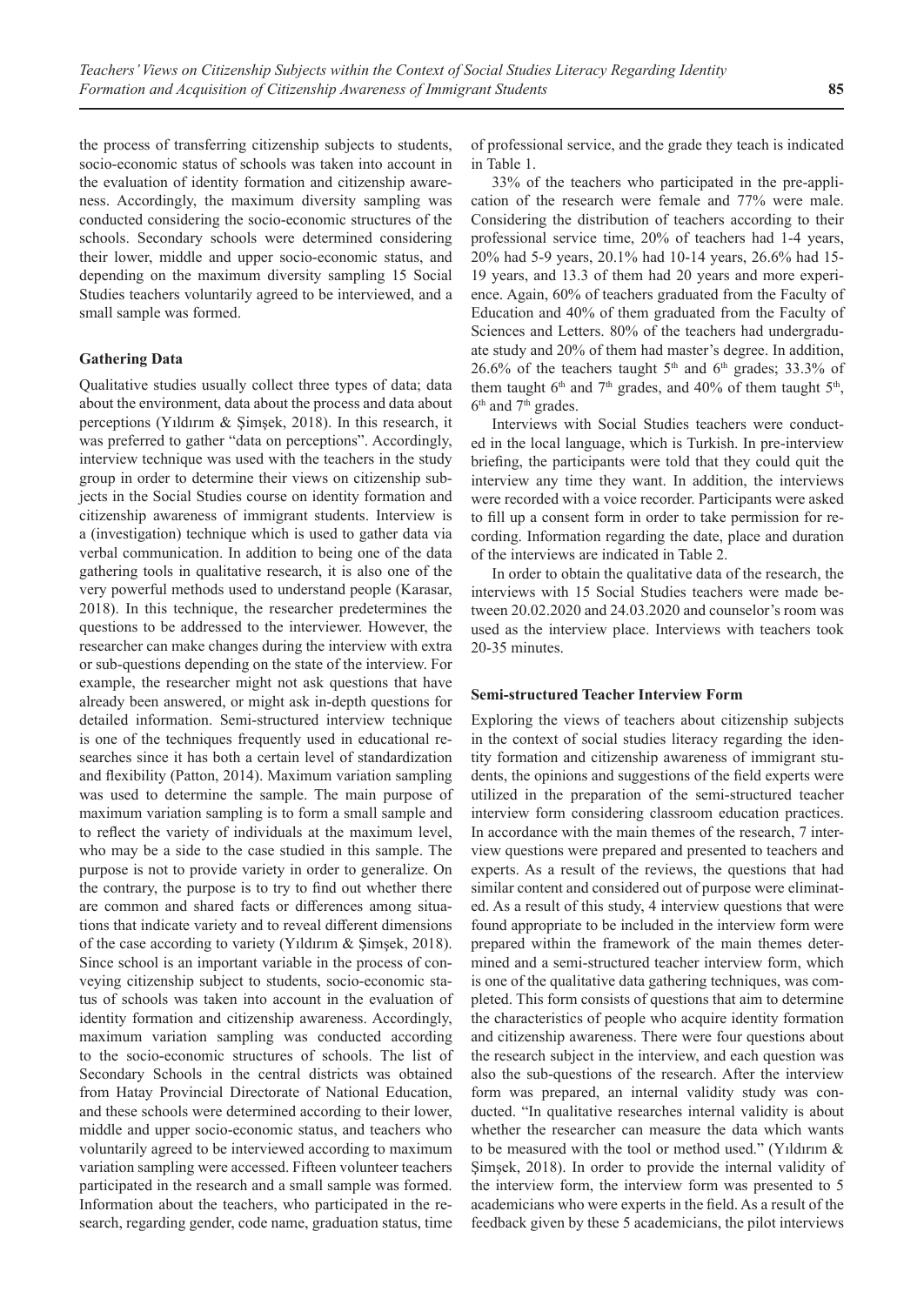| N <sub>0</sub> | <b>Code Name</b> | <b>District</b> | Gender | <b>Faculty Graduated</b> | <b>Education</b> | <b>Classroom Taught</b> | <b>Professional</b> |
|----------------|------------------|-----------------|--------|--------------------------|------------------|-------------------------|---------------------|
|                |                  |                 |        |                          |                  |                         | <b>Experience</b>   |
| $\mathbf{1}$   | T <sub>1</sub>   | Hatay           | M      | Education                | Undergraduate    | $5 - 6$                 | 1-4 years           |
| $\overline{2}$ | T <sub>2</sub>   | Hatay           | F      | Sci-Letters              | Undergraduate    | $5-6$                   | 5-9 years           |
| 3              | T <sub>3</sub>   | Hatay           | F      | Education                | Master's Degree  | $5 - 6 - 7$             | $15-19$ years       |
| 4              | T 4              | Hatay           | F      | Sci-Letters              | Undergraduate    | $6 - 7$                 | $10-14$ years       |
| 5              | T <sub>5</sub>   | Hatay           | M      | Sci-Letters              | Undergraduate    | $5 - 6$                 | 20 years and more   |
| 6              | T 6              | Hatay           | M      | Education                | Undergraduate    | $5-6$                   | 1-4 years           |
| 7              | T 7              | Hatay           | M      | Education                | Undergraduate    | $6 - 7$                 | 20 years and more   |
| 8              | T 8              | Hatay           | M      | Education                | Undergraduate    | $6 - 7$                 | $10-14$ years       |
| 9              | T 9              | Hatay           | F      | Education                | Undergraduate    | $5 - 6 - 7$             | 5-9 years           |
| 10             | T <sub>10</sub>  | Hatay           | F      | Sci-Letters              | Undergraduate    | $6 - 7$                 | 1-4 years           |
| 11             | T 11             | Hatay           | M      | Sci-Letters              | Master's Degree  | $5 - 6 - 7$             | 5-9 years           |
| 12             | T 12             | Hatay           | M      | Education                | Undergraduate    | $5 - 6 - 7$             | $10-14$ years       |
| 13             | T 13             | Hatay           | M      | Education                | Undergraduate    | $6 - 7$                 | $10-14$ years       |
| 14             | T 14             | Hatay           | M      | Sci-Letters              | Master's Degree  | $5 - 6 - 7$             | $15-19$ years       |
| 15             | T 15             | Hatay           | F      | Education                | Undergraduate    | $5 - 6 - 7$             | 15-19 years         |

**Table 1.** Demographic characteristics of the teachers who participated in the interview

**Table 2.** Data of interviews made with teachers

| <b>Interview No</b> | Name           | <b>Interview Date/Hour</b> | <b>Interview Duration</b> | <b>Interview Place</b> |
|---------------------|----------------|----------------------------|---------------------------|------------------------|
| 1                   | T <sub>1</sub> | 20.02.2020/09.30           | 30                        | Counselor's Room       |
| 2                   | T <sub>2</sub> | 21.02.2020/13.45           | 20                        | Counselor's Room       |
| 3                   | T <sub>3</sub> | 03.03.2020/09.00           | 30                        | Counselor's Room       |
| 4                   | T4             | 03.03.2020/15.30           | 35                        | Counselor's Room       |
| 5                   | T 5            | 04.03.2020/10.25           | 25                        | Counselor's Room       |
| 6                   | T <sub>6</sub> | 04.03.2020/16.30           | 30                        | Counselor's Room       |
| 7                   | T <sub>7</sub> | 10.03.2020/09.30           | 30                        | Counselor's Room       |
| 8                   | T <sup>8</sup> | 10.03.2020/13.15           | 25                        | Counselor's Room       |
| 9                   | T 9            | 11.03.2020/10.00           | 30                        | Counselor's Room       |
| 10                  | T 10           | 11.03.2020/15.45           | 30                        | Counselor's Room       |
| 11                  | T 11           | 17.03.2020/09.30           | 25                        | Counselor's Room       |
| 12                  | T 12           | 17.03.2020/17.00           | 20                        | Counselor's Room       |
| 13                  | T 13           | 18.03.2020/10.30           | 30                        | Counselor's Room       |
| 14                  | T 14           | 18.03.2020/15.30           | 30                        | Counselor's Room       |
| 15                  | T 15           | 24.03.2020/12.20           | 25                        | Counselor's Room       |

and the analysis of the transcripts, it was concluded that the interview questions could measure the data to be measured, and the validity of the interview questions was accepted.

#### **Analysis and Interpretation of Data**

"There are two data analysis processes in qualitative researches; descriptive analysis and content analysis." (Yıldırım & Şimşek, 2018, p. 223). The data obtained as a result of the interviews made with the teachers was analyzed using the descriptive analysis method in the research. According to Yıldırım and Şimşek (2018), descriptive analysis consists of four stages. These are; creating a framework for descriptive analysis, processing data according to the thematic framework, transcription of interviews and reliability of research

data. The data obtained from the interviews made with the teachers were coded and a code list was formed. A coding percentage was formed by comparing the similarities and differences in coding numerically (Çelik, 2009). After the interview coding key was read separately by the researchers, the codes with "agreement" and "disagreement" was determined (Ünlüer, 2008) and reliability analysis was started. The reliability formula suggested by Miles and Huberman (1994) was used to calculate the reliability of the study. It is stated that if the result calculated with the reliability formula is at the level of 70% (Gay, 1987; Miles & Huberman, 2015), the reliability of the research will be provided. The data was analyzed from different perspectives. Afterwards, the reliability of the study was calculated with the formula of Miles and Huberman (2015) "Agreement/(Agreement +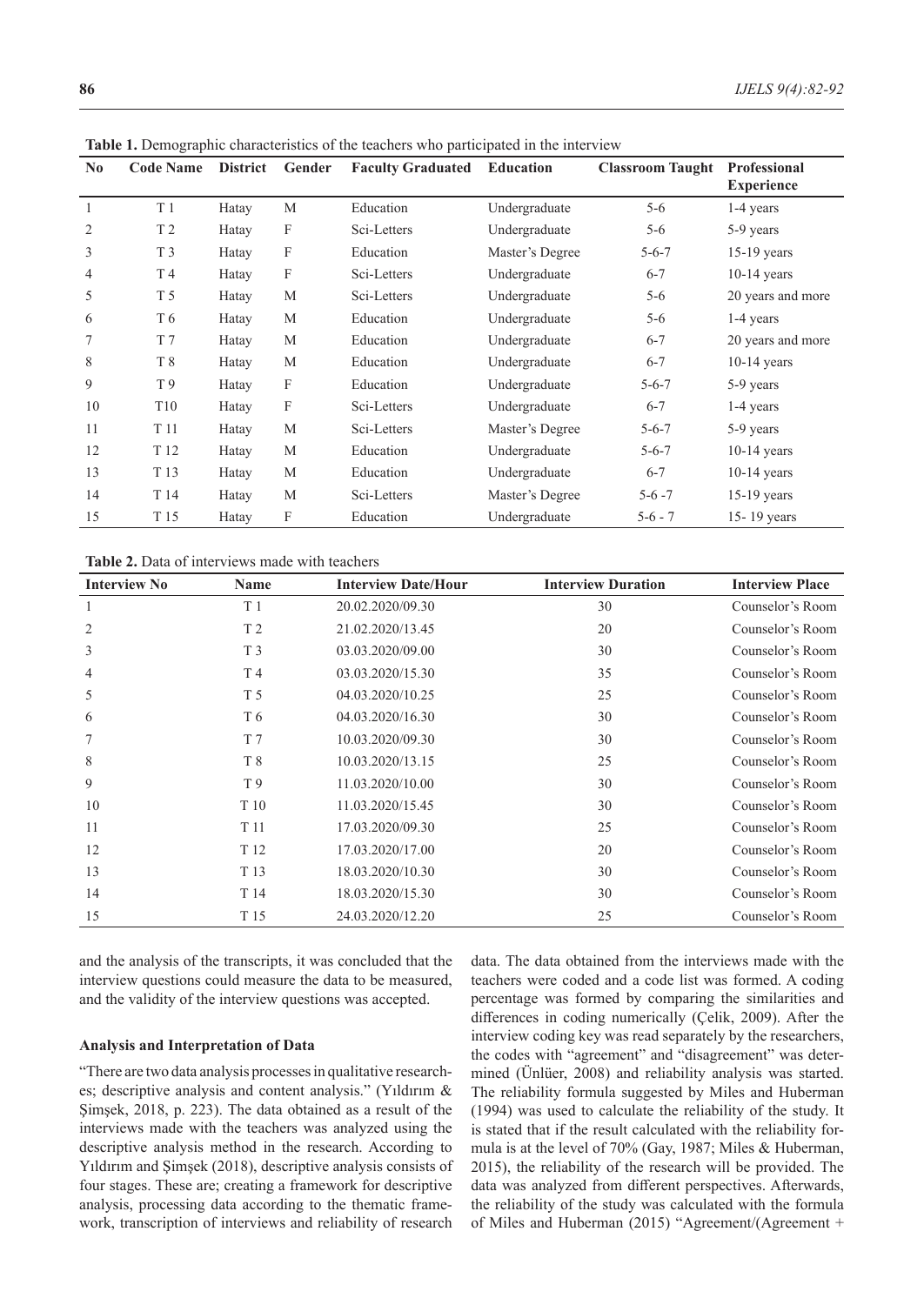Disagreement) **x** 100" (Çetin, 2016) and the reliability coefficient was found 88%. This result indicated that the research was reliable. Then, the interpretation of the findings was started. At this stage, "the researcher has to give meaning to the data gathered in this last stage and explain the relationships between findings, establish cause-effect relationships, draw some conclusions from the findings, and make explanations about the importance of the results obtained." (Yıldırım & Şimşek, 2018, p. 238). In line with the interview coding key, with the help of the findings obtained, determining the views of the teachers, the frequency of similar views were evaluated in general, and the views of the teachers on citizenship subjects in the context of social studies literacy regarding the identity formation of immigrant students and acquiring citizenship awareness were interpreted.

#### **Research Ethics**

Rules of research and publication ethics were followed in this study. Therefore, citations were made in accordance with scientific criteria and the sources utilized were expressed in accordance with the rules both in the text and in the bibliography section. In addition, the names of the interviewed teachers were kept confidential in the study, and coded as T 1, T 2, T 3, and they were asked to fill volunteer consent form.

#### **RESULTS**

Semi-structured interviews were conducted with Social Studies teachers. During the interviews, various questions were asked about the identity formation and citizenship awareness of immigrant students, and the interview findings were coded in line with the answers received. Coding was gathered and evaluated under some themes.

## **Findings Regarding Identity Formation and Citizenship Awareness of Immigrant Students**

The answers of Social Studies teachers about identity formation and citizenship awareness of immigrant students and frequency distributions are given in Table 3.

As it is seen in Table 3, answers given by Social Studies teachers about identity formation and citizenship awareness of immigrant students were gathered under the unique theme of individual's self-knowledge in all aspects, and the number of the reported views was 30. Teachers expressed different views regarding this theme as it is seen in Table 3. It is seen that the most repeated view is related to "National values". In relation to this, participants generally emphasized the importance of these values. T12 stated that "The formation of national values depends on the existence of the nation, its continuity, and therefore the existence of the country. It is possible for immigrants to continue their lives in unity, solidarity and social solidarity with the formation of identity, which is at the forefront of national values". T13 stated that, "Whether people living in the same society have a national value or not depends on whether these people are connected to a common past and culture." T11 stated that "While

**Table 3.** Views and frequency distributions of Social Studies teachers about immigrant students' identity formation and citizenship awareness

| <b>Views</b>                                    |                |
|-------------------------------------------------|----------------|
| Self-knowledge of the individual in all aspects |                |
| National values                                 | 6              |
| Rights and responsibilities                     |                |
| Historical knowledge                            | 4              |
| Ethnic structure and culture                    | 4              |
| Love respect and tolerance                      | 3              |
| State or social culture                         | 3              |
| Knowledge ability and solidarity                | $\mathcal{P}$  |
| Sense of self                                   | $\mathfrak{D}$ |
| Religious beliefs                               |                |
| Total                                           | 30             |

the nations that consciously live and transfer their national values to future generations continue their existence, it is not possible to talk about the identity development process of communities that cannot protect their national and spiritual values." The least repeated view under the same theme was discussed under the title of "Religious beliefs". 1 teacher gave an opinion regarding this issue. T11 stated that, "Religion, which has a very wide function both individually and socially, has a balancing role in determining the shape and direction of the harmony and behaviors of individuals in their inner worlds. With this feature, it adds meaning to the lives of immigrant students and is effective in gaining identity and citizenship awareness."

When the answers given by Social Studies teachers about identity formation and citizenship awareness of immigrant students are examined, it can be stated that they define identity formation as being individuals with national and spiritual values, who are dependent on the existence of the country and nation, who know their national values, who live and transfer them to future generations. Citizenship awareness, on the other hand, is defined as the effort to live and maintain traditions and cultures, being aware of fundamental rights and responsibilities, knowing and protecting rights, fulfilling responsibilities, respecting the rights of others with freedom of religion, conscience and thought while keeping people together. Teachers also stated the opinion of being a model for their environment with their exemplary behaviors.

## **The Relationship between Teaching Citizenship Subjects and Identity Formation with Citizenship Awareness of Immigrant Students**

The answers and frequency distributions of Social Studies teachers about the relationship between teaching citizenship subjects, identity formation and citizenship awareness are given in Table 4.

As it is seen in Table 4, teachers expressed their views about the relationship between the teaching of citizenship subjects and the identity formation of immigrant students and citizenship awareness under two themes and expressed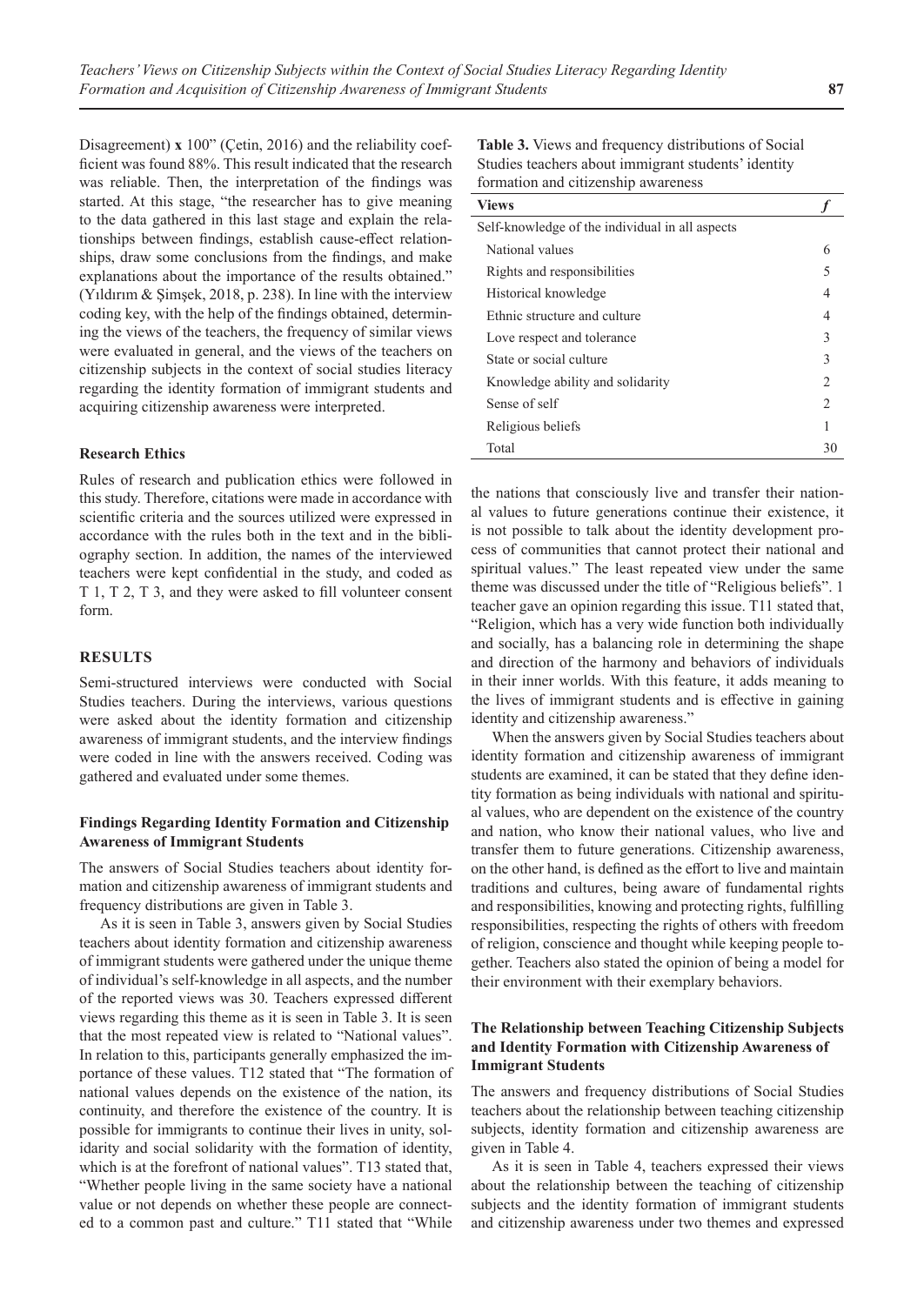**Table 4.** Teachers' views and frequency distributions regarding the relationship between teaching citizenship subjects and identity formation and citizenship awareness of immigrant students

| <b>Views</b>                                                                                      |                |
|---------------------------------------------------------------------------------------------------|----------------|
| With citizenship education, immigrant students acquire<br>identity and citizenship awareness.     |                |
| It is a process in which they acquire a sense of self.                                            | 7              |
| It is a process that begins with birth.                                                           | 4              |
| It is a process that creates traditions and cultural texture.                                     | 4              |
| It is a process in which they position themselves against<br>others.                              | 4              |
| It is a social and psychological process established with<br>other people.                        | 3              |
| It is the process of emotions and meaning attributed to<br>the place they live.                   | $\overline{2}$ |
| Immigrant students develop themselves in a positive way<br>with the responsibilities they acquire |                |
| They know and try to understand both themselves and<br>the society.                               | 7              |
| Helps immigrant students to position themselves in<br>society.                                    | 5              |
| Raises the awareness of immigrant students about the<br>problems in the world.                    | 4              |
| Helps immigrant students recognize the structure of the<br>place where they live.                 | 4              |
| Teaches the responsibilities of immigrant students in<br>society.                                 | $\mathfrak{D}$ |
| Total                                                                                             | 46             |

different issues. Accordingly, it is seen that 46 views were expressed in total. Social Studies teachers expressed different issues under two themes as it is seen in Table 4. The first theme is "citizenship education gives immigrant students identity awareness" and 24 views were reported under this theme. In this context, the most repeated view was about "It is a process in which they acquire a sense of self", and the teachers expressed their views on these items 7 times. Accordingly, T 6 stated that "Citizenship course helps immigrant children to become self-confident individuals by providing information about their lives." T7 stated that, "With a good citizenship education, immigrant children organize their relations and connections with the society; they also comprehend themselves and take the steps to be taken with this awareness." The least repeated view under the first theme was "It is the process of meaning and emotions attributed to the place they live." T1 stated that, "The place where immigrant students live and the conditions that affect this place must be known well in order to express the development of the society accurately since its beginning and its change in the process."

Teachers expressed totally 22 views regarding the second theme, "Immigrant students develop themselves positively with the responsibilities they have acquired". In this context, it is seen that the most repeated view was "They know and try to understand both themselves and the society".

Accordingly, T 15 stated that "as people are shaped in their social environment with the development of identity starting from birth, firstly they recognize the perceptions of the society they live in (religion, language, culture, etc.) and thus make sense of themselves."

It is seen that the least repeated view was "it teaches immigrant students their responsibilities in society". T 11 stated that, "The most important relationship between the teaching of citizenship subjects and the development of citizenship awareness is that teaching these subjects teaches immigrant students their responsibilities."

When the answers given by Social Studies teachers about the relationship between teaching citizenship subjects and identity formation were examined, it can be suggested that citizenship education regulates the relations and connections of immigrant students with their environment, enabling them to be self-confident individuals who perceive and interpret the facts correctly. Immigrant students, who develop citizenship inquiry skills through citizenship education, grow up as individuals questioning how and why. Immigrant children, who grow up in line with this basic principle, become respectful individuals who are loyal to nature, environment, country and nation. In other words, it helps immigrant students become individuals with an increasing social awareness. It regulates relationships with other people. It helps them to know how they perceive themselves, at what point they position themselves in society and to know themselves better. It also helps them to be more sensitive towards social problems in society and to develop a sense of responsibility towards other people.

## **Views Regarding the Question How Do You Evaluate Students' Acquisitions Regarding Identity Formation and Citizenship Awareness While Discussing Citizenship Subjects?**

The answers of Social Studies teachers and frequency distributions regarding the evaluation of citizenship subjects' acquisitions of students regarding identity formation and citizenship awareness are given in Table 5.

As it is seen in Table 5, the answers given by Social Studies teachers regarding the evaluation of citizenship subjects regarding identity formation and citizenship awareness of immigrant students were discussed in terms of theme of assessment, and 68 views were reported. It is seen that the most repeated view regarding this was "Written exams". T 15 stated that "Despite I use many measurement tools to determine the post-teaching status of the student; I mostly give importance to written exams." T1 stated that, "While evaluating the student's acquisitions, I try to measure student success by asking true-false questions, open-ended questions, and short-answered questions in addition to written exams." In Table 5, it is seen that the least repeated view under a single theme is "Product file". Regarding this T 4 stated that "Just like every teacher, I utilize similar measurement techniques. I also want students to create a product file about the assignments I have given to them. At the end of the year, I evaluate students separately by looking at the scores assignments through this product file."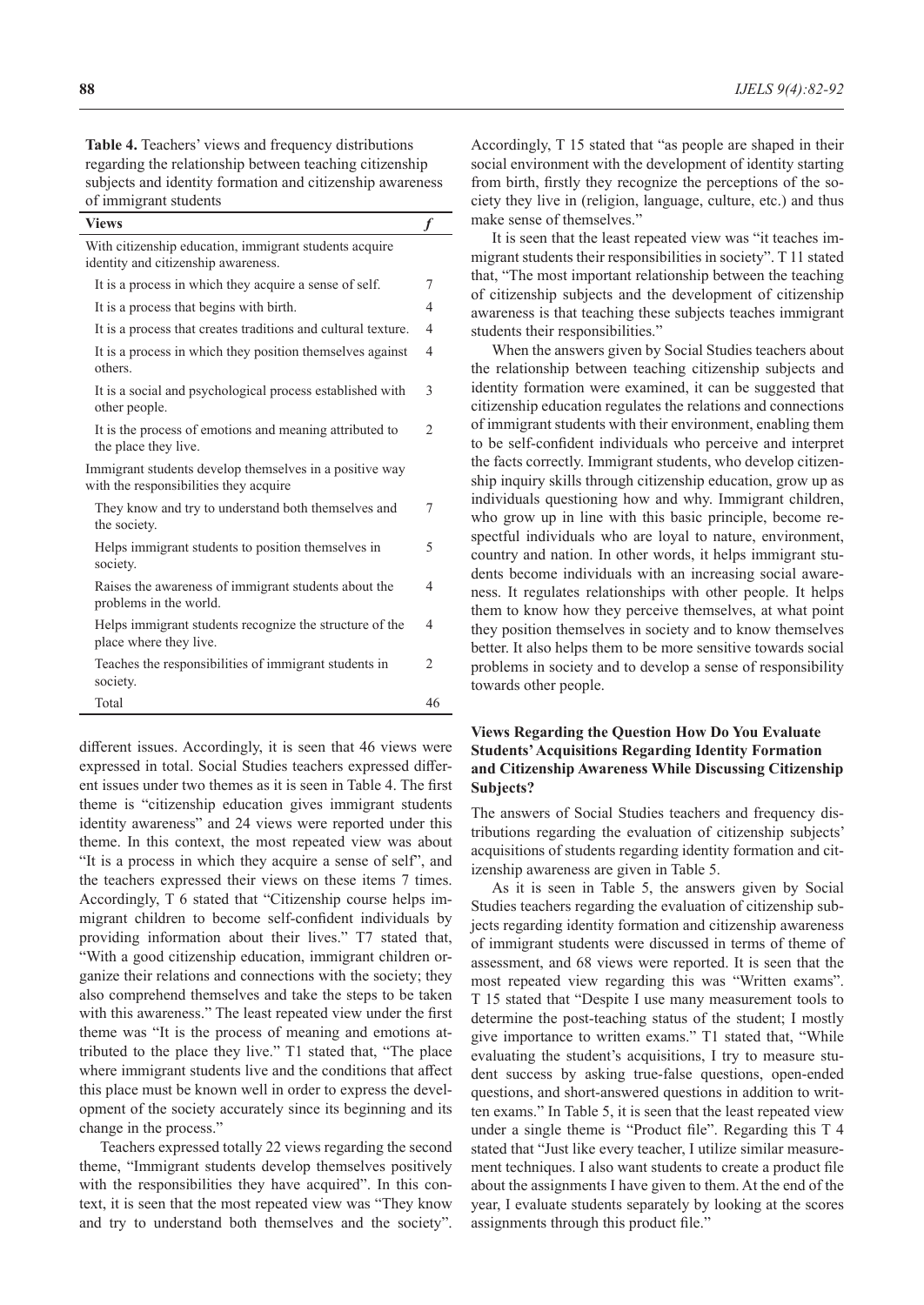**Table 5.** Teachers' views and frequency distributions regarding how the acquisitions related to identity formation and citizenship awareness of immigrant students are evaluated

| <b>Views</b>                 |    |
|------------------------------|----|
| In terms of assessment forms |    |
| Written exams                | 15 |
| True false questions         | 6  |
| Open-ended questions         | 6  |
| Short answer questions       | 6  |
| Match questions              | 4  |
| Concept maps                 | 4  |
| Activity studies             | 4  |
| Project work                 | 4  |
| Question-answer              | 4  |
| Oral exams                   | 3  |
| Observation                  | 3  |
| Multiple choice tests        | 3  |
| Homework evaluation form     | 3  |
| Product file                 | 3  |
| Total                        | 68 |

When the answers given by the Social Studies teachers regarding the evaluation of the acquisitions of immigrant students regarding identity formation and the development of citizenship awareness are examined it was found that the most utilized measurement technique in evaluating the outcomes was written exams and that in terms of content the written exams consist of true false questions, open ended questions, short answer questions, match questions, and multiple-choice tests. In addition, teachers stated that other measurement and evaluation techniques such as activity studies, project studies, question answer, mutual matching, verbal exams, observation, homework evaluation form, and product file were also used at the least.

#### **Characteristics of a Person Who Has Acquired Identity Formation and Citizenship Awareness**

The answers of Social Studies teachers and frequency distributions regarding identity formation and the state of a person who has acquired citizenship awareness are given in Table 6.

As it is seen in Table 6, when the answers given by Social Studies teachers regarding the situation of a person whose identity formation was completed and who acquired citizenship awareness were examined, 57 views were expressed under three themes and different issues were mentioned. The first theme, in which totally 17 views were reported, was discussed in terms of personal rights, and it is seen that the most repeated view within this theme was "Must know his or her rights and be respectful to the rights of others". Accordingly, T 14 defined it as "a person who knows his or her citizenship rights and respects others". The least repeated view under the first theme in Table 6 was "Must be able to express their thoughts; must be able to criticize when appropriate and be

**Table 6.** Teachers' views and frequency distributions regarding the question "What are the characteristics of a person who has acquired identity formation and citizenship awareness?"

| <b>Views</b>                                                                  |    |
|-------------------------------------------------------------------------------|----|
| In terms of personal rights                                                   |    |
| Must know their rights and respect the rights of others                       | 7  |
| Must be able to express their opinions and be tolerant of<br>different ideas. | 5  |
| Must be able to criticize and be open to criticism when<br>appropriate        | 5  |
| In terms of behavior                                                          |    |
| Must be self-aware and obey the law                                           | 6  |
| Must be a role model                                                          | 6  |
| Be sensitive to the problems around and do what is<br>necessary               | 6  |
| Must try to do the best                                                       | 4  |
| Must be useful and productive to the environment.                             | 4  |
| Must be able to communicate well with the environment<br>and be assertive     | 4  |
| Must know and fulfill their responsibilities                                  | 4  |
| In terms of national values                                                   |    |
| Must love and try to protect their homeland and nation                        | 3  |
| Must be familiar with the world and follow<br>developments                    | 3  |
| Total                                                                         | 57 |

open to criticism". Regarding this issue T 7 stated that "As teachers, we must listen to our students, care about their opinions and value them. Students who are raised in this way express their own thoughts, and they become respectful and tolerant of others' opinions at the same time.

In Table 6, the second theme was discussed in terms of behavior and the most repeated view was "Must know himself/herself; Must obey the law, be a role model for the environment; Must be sensitive to the problems around and do what is necessary". Regarding this issue, T 3 stated that "Students realize citizenship awareness through learning over time. As a result of learning, they know themselves and act in accordance with the law." On the other hand T10 stated that, "It is a person who does not go against the law and who is a role model to environment with his or her behaviors." According to the least repeated view, "Must try to do his or her job in the best way; must be useful and productive to the environment, must communicate well and be sociable; Must know and fulfill his or her responsibilities". In addition T4 stated that, "The person who has acquired identity formation and citizenship awareness must show model behaviors, try to do his or her job in the best way, be useful and productive." T 3 stated that, "A person who is useful and productive for the environment, also loves and tries to protect his or her homeland and nation." Teacher Ali expressed his views on the issue as follows: T 7 stated that, "A person who acquires identity formation and citizenship awareness sets an example and guides people with his or her behaviors and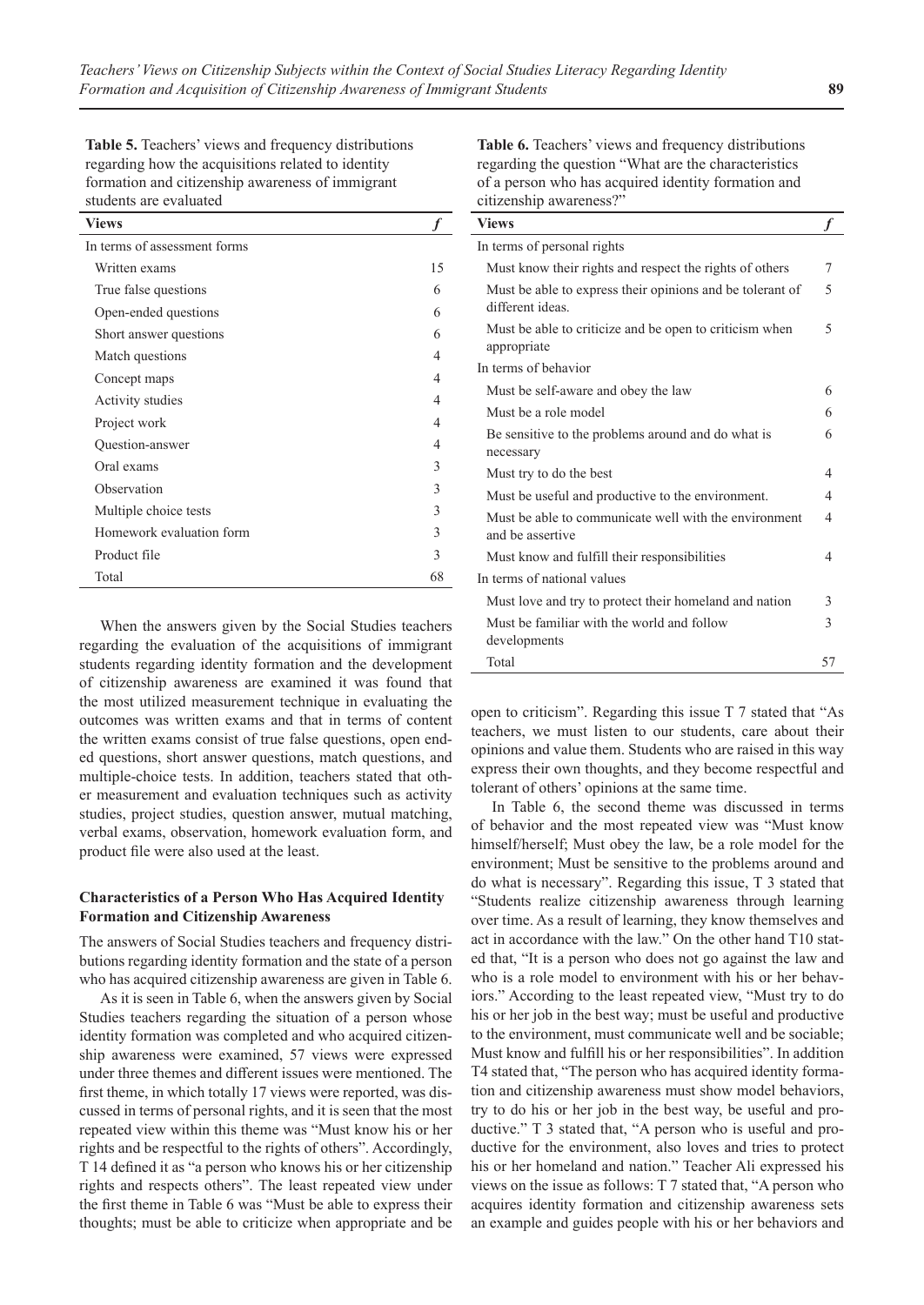perspectives on events. Their communication power is high and their understanding of love and respect in dialogues with the environment is at the forefront."

In Table 6, the third theme is discussed in terms of national values and it is stated that "One must love and try to protect his or her homeland and nation; must know the world and follow the developments". Accordingly, T 6 stated that, "It is not possible for a person, who does not adopt the national and spiritual values in the society he or she lives, to have the love of the homeland." T2 stated that, "The citizenship and identity awareness of a person, who understands the importance of the flag and the National Anthem, which are among the citizenship issues, increases. In this context, the student, whose awareness of citizenship increases, tries to protect the values of the country by increasing the love of homeland and nation, and also follows and observes the developments in the world with the perspective on the countries of the world, and tries to be a part of the solution".

When the answers given by Social Studies teachers regarding the characteristics of a person whose identity formation and citizenship awareness develop by learning citizenship issues are examined; they stated that "Must know their rights and act with a sense of responsibility and respect others' opinions, sensitive to the problems around them, open to criticism, love their homeland and nation, follow world developments and try to be a part of the solution, and act as a role model towards their environment."

#### **DISCUSSION**

Social studies literacy appears as an important discipline in terms of preparing people for life, being an active citizen and concerning the acquisition of literacy in several fields. Social studies literacy is valuable for easy living in various fields of social sciences. It has a very important place especially in the identity formation and citizenship awareness of immigrant students. Because; "Identities are never complete, they are always subjectively in process of formation" (Pamuk, 2014, p. 89). According to Pamuk (2014, p. 90): "When the individuals feel the need of belonging in different contexts, they get closer to the collective identity which is closest to them and fulfill this need. When they consider themselves as valuable, they move away from this collective identity and create their own narrative." Turkish schools are multicultural so, for immigrants they are the basic environment for the experience of living together. With this feature, schools prepare students for social life by contributing to common life. According to the results of the research, citizenship subjects make important contributions to the identity formation and citizenship awareness development of immigrant students. Social studies literacy in general and citizenship in particular aim to provide information to empower immigrant students as future citizens of a democratic Turkish society, as well as to prepare them for social life by giving them the ability to make decisions. The subjects of history, geography and citizenship that make up social studies literacy provide field-specific multidisciplinary contributions in harmony with each other in understanding social reality and in the development of competencies necessary for life

and participation in a democratic society. Education has an important role in shaping the worldview of children who start to receive education at a young age. Many attributions such as "Turkish citizen" "Turkish student" etc. make individuals feel belong to the geography and nation they live in. Strengthening individuals' feeling of belonging to homeland and nation, they create alternative identities for group identities. The issue of which identity will be more prominent for the individual among multiple identities is an important matter. In this context, the person who acquires identity formation and citizenship awareness has national values, knows legal rights and duties, has a historical background, ethnic structure and social culture, loves, respects and tolerates, has a sense of self and acts in a sense of solidarity. With the developing technology, our world now resembles a "digital village". Accordingly, people are in constant communication with different cultures. This situation reveals universal values that are accepted all over the world. Citizenship subject is of great importance within the scope of social studies literacy in teaching these universal values. In today's world of commitment and dependence, citizenship education means raising people who behave with a sense of devotion to the whole world and to the whole humanity, as well as to the country, without losing their identity and self, in order to overcome global problems, by tolerating and accepting differences between cultures, and being aware of intercultural interaction and aware of the fact that their small efforts can achieve enormous results with a sense of responsibility in a global spectrum (Çolak, 2015). As a result, it was concluded that citizenship subjects have a unifying and integrating structure, in the development (formation) of identity and the settlement of citizenship (awareness) both individually and socially, and that it is very effective in adopting social rules and transforming them into behavior.

In this part, the results obtained depending on the findings obtained as a result of the analysis of the research data were discussed and evaluated.

## **Results of Identity Formation and Citizenship Awareness of Immigrant Students**

When the answers given by the Social Studies teachers about the identity formation and citizenship awareness of immigrant students were examined, it was seen that; teachers defined the immigrant students as individuals who are loyal to the country and aware of their fundamental rights responsibilities, knowing national values and striving to live and maintain their traditions and cultures. Based on this, it was concluded that immigrant students are living comfortably with the local people they interact with in socio-cultural and economic terms, so they build their identities and have good citizenship awareness. In Arslan's study (2014), in which the views of teachers and students regarding citizenship education in multicultural societies, it was seen that the citizenship education given in schools is very important in terms of realizing the target behaviors in the classes where students from different cultures are educated. From this point of view, the findings of both studies indicate overlapping qualities.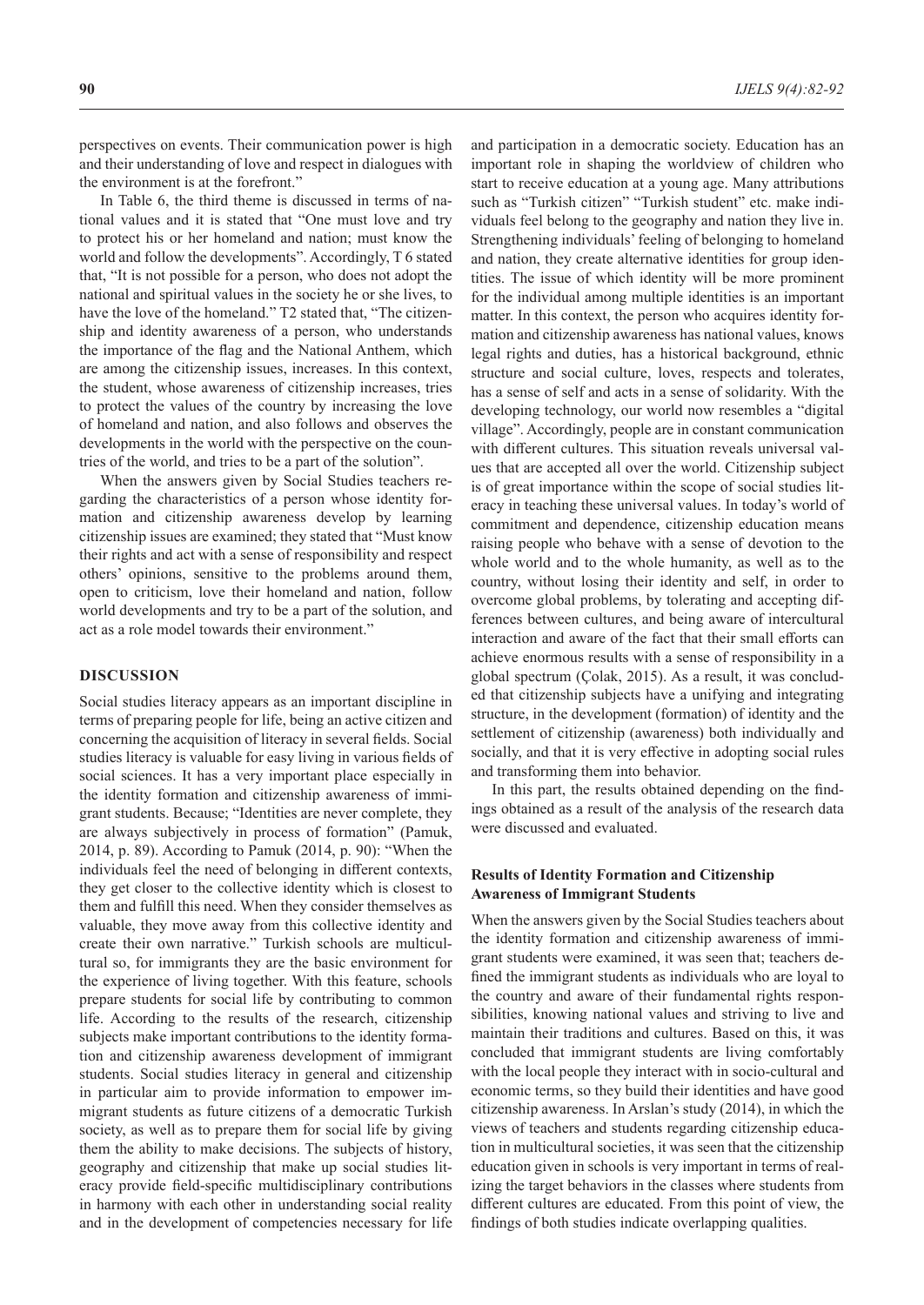## **Results of the Relationship between Teaching Citizenship Subject and Identity Formation and Citizenship Awareness**

Teachers stated 47 views on the relationship between teaching geography subjects, one of the interview questions, and identity formation and citizenship awareness. When the answers given to the interview question were examined, the most repeated titles regarding the effect of teachers' citizenship issues on identity formation and citizenship awareness were discussed as follows. 'Citizenship education helps people know their relationship with each other and with their surroundings. With citizenship education, people regulate their relations with society and in this way it enables them to perceive and interpret the facts correctly and become self-confident individuals. People who grow up in line with this basic principle are raised as respectful individuals who are loyal to their society, country and nation. In addition, citizenship issues help them become individuals with increased social awareness. It contributes to the development of personality structure along with the identity development process of people. It was concluded that it develops citizenship awareness according to the relations with other people, how s/he perceives himself, at what point s/he positions himself or herself in the society, and according to the perception and evaluation in the face of events occurring around.' When this finding of the research is evaluated, it is in line with the finding of Esen's (2011) study in which the subjects related to human rights and citizenship awareness in the Social Studies curriculum were determined according to the views of teachers.

## **Results of How Immigrant Students Evaluate the Acquisitions Related to Identity Formation and Citizenship Awareness While Performing Citizenship Subjects**

Considering the views regarding the effect of citizenship subjects on the identity formation of immigrant students, it was seen that the teachers considered it as a social and psychological process that people establish with each other, forming the tradition, custom and cultural structure starting from their birth. In addition, teachers explained identity formation as a process in which people position themselves against others. With this explanation, it was concluded that immigrant students put countries and nations in the world at different points with their own country, compare cultural and economic similarities and differences, and teachers mostly measure with written exams. This finding seems to overlap with the findings of teachers' views on the use of written exams as a measurement tool in the language and expression course in the study of Türkyılmaz (2008). In addition, in the study of Meydan and Öztürk (2012), the views of classroom teachers on the assessment and evaluation approach applied in teaching Social Studies overlap with the finding.

## **Results of the Characteristics of a Person Who Acquired Identity Formation and Citizenship Awareness**

In the research, it was concluded that the person, who acquires identity formation and citizenship awareness, is respectful and tolerant; has got a sense of self, national values, social culture and historical background; knows his or her legal rights and responsibilities, acts in a sense of solidarity, and can recognize and express himself or herself in terms of material and spiritual elements. In this context, when this finding of the research is evaluated in general, it is seen that it is in line with Davis, Gregory and Riley (1999) and Ersoy's (2007) research findings that suggest the person who knows and uses his or her rights and responsibilities, expresses thoughts easily, respects the rights of others, loves his or her country and nation, and who is interested and cooperative against the problems concerning people.

## **CONCLUSION**

Based on the results of the interviews with Social Studies teachers, it can be stated that they made some recommendations for the citizenship subjects to increase the identity formation and citizenship awareness of immigrant students in the context of social studies literacy. While dealing with citizenship is discussed in the classroom, subjects must be shared and evaluated in the classroom environment by making associations with current and social events. While preparing education programs for the teaching of citizenship subjects that raise identity formation and citizenship awareness, immigrants must be taken into consideration. A case study can be conducted regarding the reflection of social identity formation's effect on individual identity formation on immigrant students.

## **REFERENCES**

- Altun, A. (2005). *Gelişen teknolojiler ve yeni okuryazarlıklar*. Anı Yayıncılık.
- Arslan, A. (1999). *Felsefeye giriş*. Vadi Yayınları.
- Arslan, S. (2014). *Çokkültürlü toplumlarda vatandaşlık Eğitimine yönelik öğretmen ve öğrenci düşüncelerinin incelenmesi* (Yayımlanmamış doktora tezi). Marmara Üniversitesi Eğitim Bilimler Enstitüsü, İstanbul.
- Aşıcı, M. (2009). Kişisel ve sosyal bir değer olarak okuryazarlık. *Değerler Eğitimi Dergisi, 7*(17), 9-26.
- Baran A. (2011). 9.sınıf coğrafya ders kitabı. (Lider Yayınevi.). *http://www. cografyabilgisi.com/adlı web* adresinden, 13.06.2021 tarihinde alınmıştır.
- Castels, S., & Miller, M. J. (2008). *Göçler çağı: Modern dünyada uluslararası göç hareketleri* (1. baskı). (B. U. Bal, & İ. Akbulut, Çev.). Kurtiş Matbaacılık.
- Chambers, I. (2014). *Göç, kültür, kimlik* (2. Baskı). (İ. Türkmen & M. Beşikçi, Çev.). Ayrıntı Yayınları.
- Creswell, J. W. (2012). *Educational research: Planning, conducting, and evaluating quantitative and qualitative research* (Fourth edition b.). Pearson Education, Inc.
- Çelik, H. (2009). *Sosyal bilgiler öğretmenlerinin vatandaşlık Eğitiminin bugünkü durumu ve geleceğine il-*